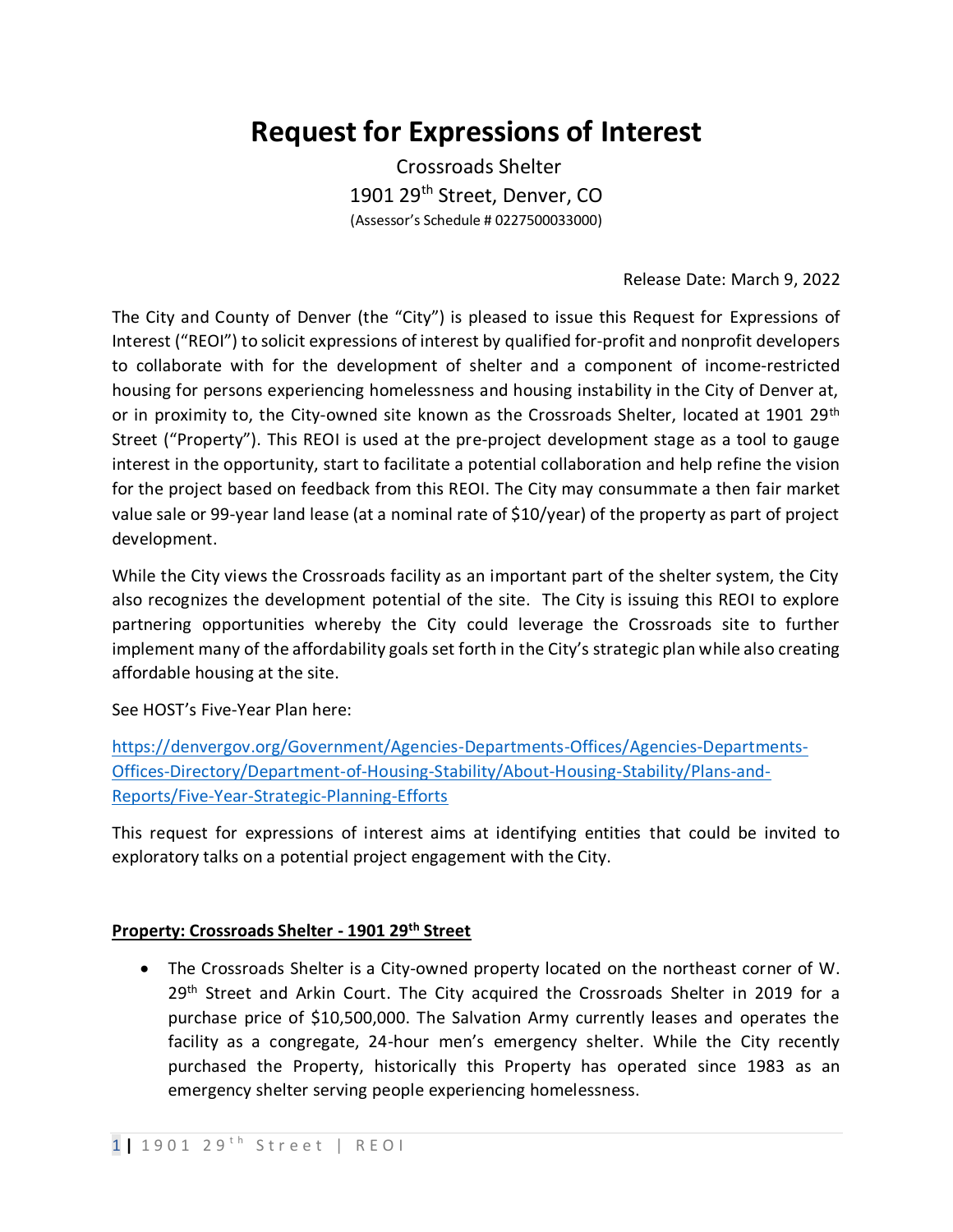- The Property consists of one parcel, is zoned as C-MX-8 and the lot size is approximately 47,426 square feet (approx. 1.08 acres). The Crossroads facility is an important aspect of the City's shelter system in terms of both size and location. The size allows it to provide accommodations for approximately 500 individuals daily at full capacity and the location of the facility provides individuals experiencing homelessness walkable access to various resources.
- This 2019 acquisition allowed the City to secure this facility, provide overnight shelter for individuals experiencing homelessness, and ensure uninterrupted shelter services for the community. Medium and long-term uses for the site will be determined with stakeholder input and align with the City's strategic plan.
- The Property was acquired by the City with a federal financial award from the U.S. Department of Housing and Urban Development ("HUD") and is subject to federal regulation 24 CFR § 570.505 *Use of Real Property*, whereby the City is required to limit the use of the Property to a shelter until October 31, 2024. The subject property must function solely as a shelter until this date.
- The Property is located in an active development area in the northern Denver corridor. This immediate area around 1901 29<sup>th</sup> Street has significant planned development including an 8-story mixed-use development to the north of the property located at 2950 Arkins Court and a 5-story affordable housing development located at 2700 Wewatta Way.

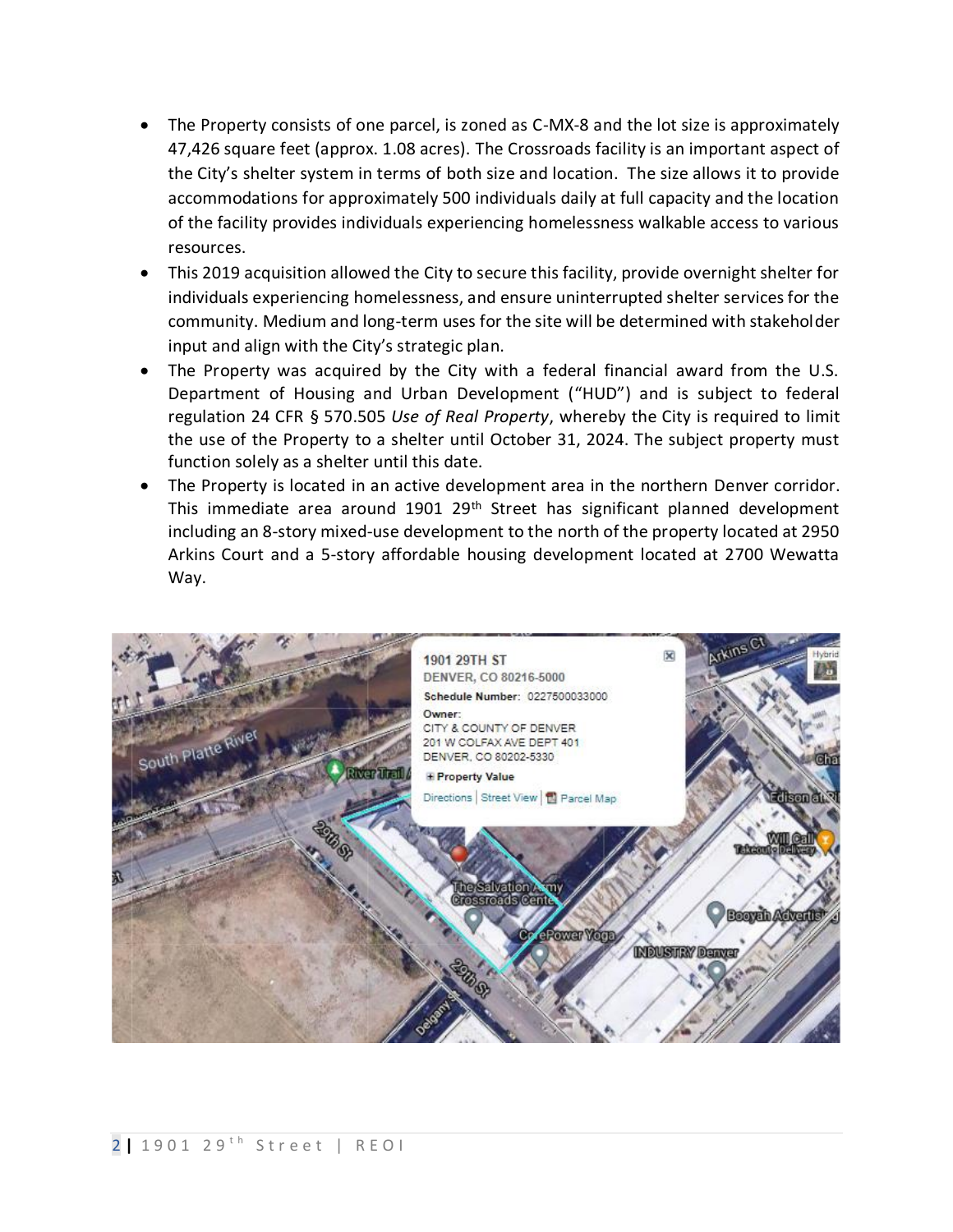# **Preferred Project Criteria**

The City is seeking to engage with a for-profit or non-profit partner that provides preferred criteria for the project as outlined below.

- The City is looking for proposed development options that may replace the capacity of the 500 shelter beds in a walkable area to downtown location(s). Any proposed development must replace the current capacity of 500 shelter beds in total and include a mixture of congregate and non-congregate beds, with no more than 300 of the 500 total beds being in a congregate setting.
- The City is also seeking a development plan for  $1901$   $29<sup>th</sup>$  Street which includes a percentage of income-restricted housing targeting those earning 30% of AMI and below (with either a 99-year covenant recorded on the land or a 99-year land lease with a right to terminate the lease in the case of default).
- Congregate space is an open space without confined occupancy walls while a noncongregate space has private rooms for occupancy (like a hotel, apartment, etc.). Shelter space needs to be designed and built in a way to allow 24/7 access and services to guests.
- The City may either sell at the then fair market value (deed restrictions and City repurchase rights shall apply) or enter into a 99-year land lease (at a nominal rate at \$10/year) at 1901 29<sup>th</sup> Street in order to pursue a new shelter option that still provides the needed beds for those experiencing homelessness.
- Any proposed off-site location must be in proximity to downtown Denver, walkable and accessible to public transportation. Location boundaries for eligible off-site locations are I-70 to the north, I-25 corridor to the west,  $6<sup>th</sup>$  Ave. to the south and York Street to the east, with a preference for locations with easy walking access to St. Francis Center and Denver Rescue Mission Lawrence Street Community Center.
- Project development structures should be at little or no cost to the City and respondents should not incorporate City financing, although the City would consider additional gap funding in exchange for additional income-restricted housing on site.
- Project timeline will need to accommodate current financing requirements as stated above.

Time is of the essence in meeting the emergency needs of residents experiencing homelessness. Those expressions of interest that address this need will receive a higher evaluation for more expedient timelines.

Additional innovative concepts may be considered, if feasible, but the project must provide enough shelter beds and income-restricted housing as described above.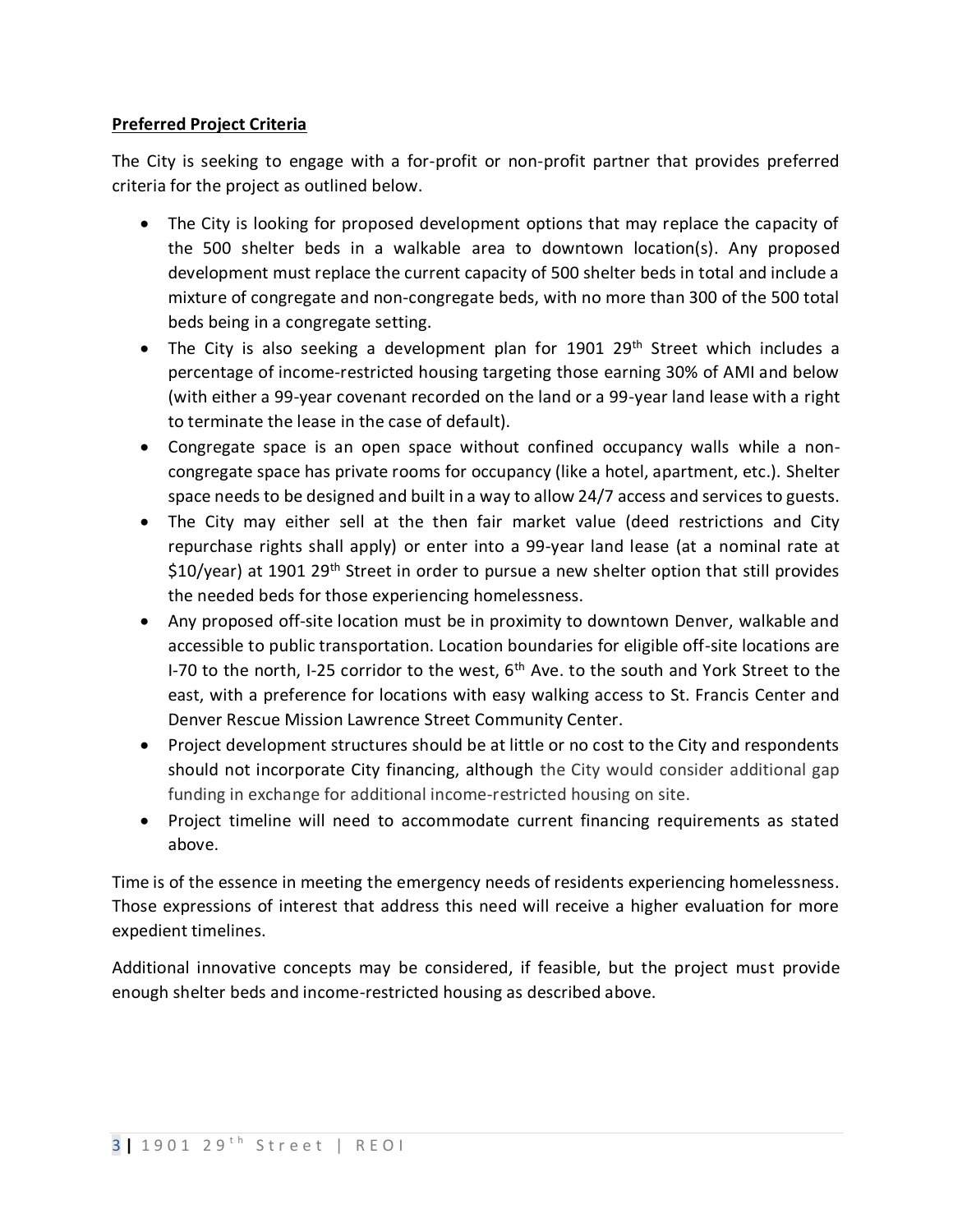## **Project Concept**

The ability of respondents to implement their proposed project development concept will be assessed, with a particular focus on knowledge, efficiency, and reliability as demonstrated through past development experience.

Respondents should include in their expression of interest a Project Concept. It should in principle address the satisfaction of the essential criteria for the project. A response to this REOI should address how the City's preferred criteria are incorporated into the overall project concept:

- Development Plan: Provide a summary of the proposed development for a new shelter including a plan to incorporate the required beds counts (both congregate and noncongregate). The City is also seeking a development plan for 1901 29<sup>th</sup> Street which includes income-restricted (with a 99-year covenant recorded on the land or a 99-year land lease at a nominal rate of \$10/year with a right to terminate the lease in the case of default) housing targeting those earning 30% of AMI and below. While not required, outline any active commercial space, community-serving space or other mixed-use ideas that might be incorporated in the development.
- Community Engagement: Meaningful community engagement is critical to the integration of any project into its surrounding neighborhood. Please provide a description of planned community engagement.
- Financing: Provide a conceptual outline of proposed financing for the project. As stated above, the project development structures should be at little or no cost to the City and respondents should not incorporate City financing, although the City would consider additional gap funding in exchange for additional affordable income-restricted housing on site.
- Ownership: Describe the proposed ownership and management structure of the project.
- Disposition: The City's preference is to convey a 99-year leasehold interest in the Property but may consider selling at the then fair market value if the project meets all requirements and aligns with the City's strategic plan.
- Deed Restrictions and City Repurchase Rights: In the event that the Property is sold rather than leased, there will be a minimum 99-year affordability provision contained in the City's Quit Claim Deed as well as the right to repurchase in the event of a default.
- City Council Approval: Please note the sale/lease of the Property must be approved by Denver City Council.
- Experience: Provide a summary of the applicant's and developer's experience relevant to the proposed project.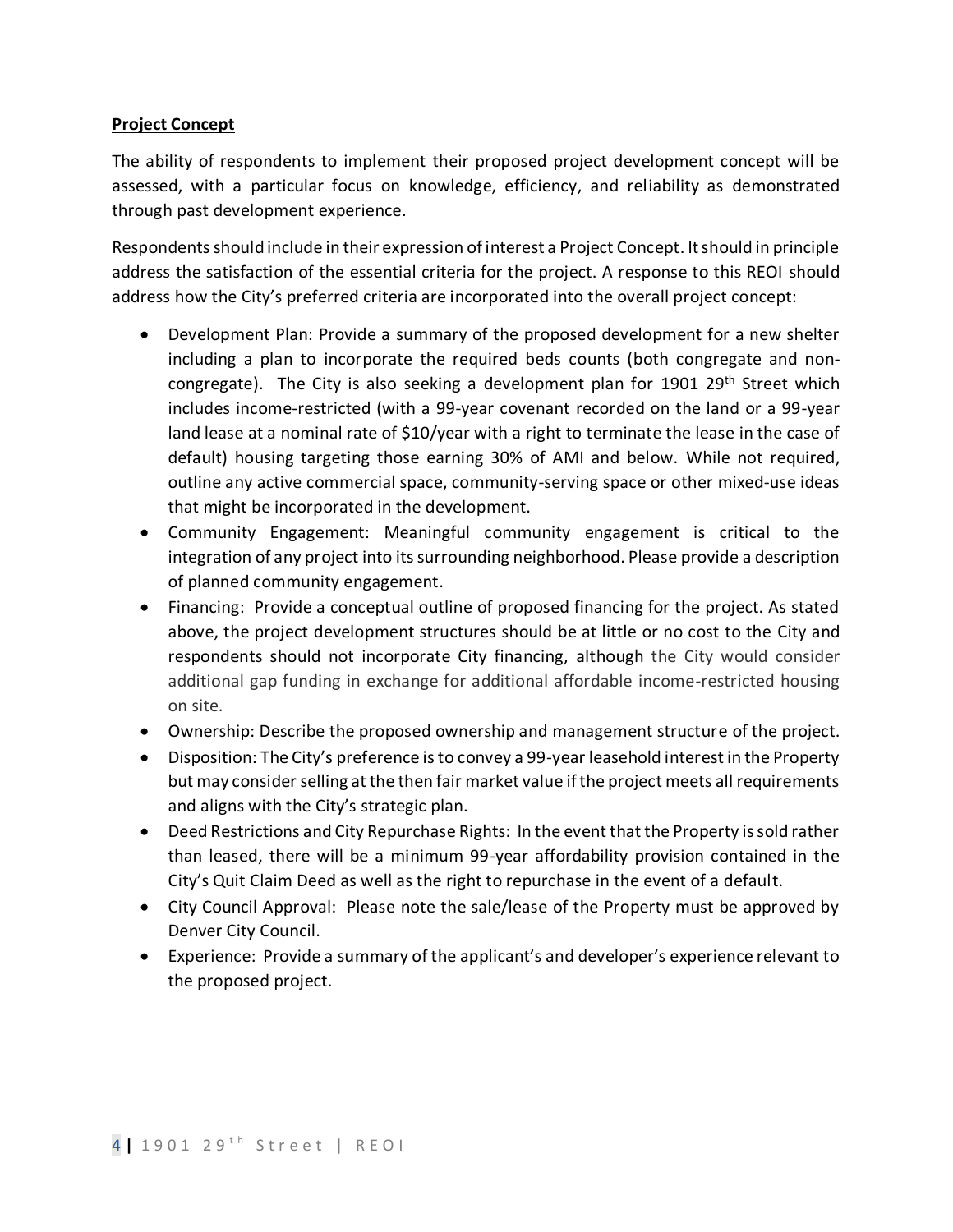## **Vision Statement**

The project concept should be no more than 5 pages and describe the applicant's approach, methods, and means to carry out the tasks to be entrusted. This paper shall outline all the elements required and necessary for the performance of the tasks to be entrusted. The project concept shall at a minimum include: (a) a high-level project overview, explaining the overall approach, the entities involved, and their respective roles for the implementation of the delegated tasks, (b) the proposed acquisition or 99-year land lease and development of the Property, (c) any implementation risks, which could impede the service provision and the potential mitigation measures, and (d) a high-level schedule with key program-level milestones.

This response should also answer/describe:

- 1. How will you manage this work to ensure it is successful?
- 2. Describe your institutional and management capacity to undertake this vision.
- 3. Describe your financial capacity.
- 4. Describe what kind of experience your organization has in working directly or indirectly in the development of similar projects.
- 5. What are the key risks associated with the execution of your idea/business plan that could undermine your success?

## **Submission of Expressions of Interest**

Expressions of Interest, incorporating all elements required herein, must be submitted electronically to the Division of Real Estate email address: RealEstate@denvergov.org with attention to Lisa Lumley, Director of Real Estate, and reference to this REOI before 2:30 PM Mountain Standard Time, **April 22, 2022**. The subject of the email should address the **1901 29th Street REOI** submittal.

## **Clarifying Questions from Respondents**

The City shall not be bound by, and the respondent shall not request or rely on any oral interpretation or clarification of this REOI. Therefore, any questions regarding this REOI are encouraged and should be submitted in writing by email to: [RealEstate@denvergov.org.](mailto:RealEstate@denvergov.org)

Clarifying questions received prior to the deadline to submit a response to this REOI will be answered in writing via an addendum to the REOI posted on the Division Real Estate website prior to the due date for expressions of interest. Answers to questions from any respondent will be provided to all respondents in the form of an Addendum to this REOI on the Division of Real Estate website. Respondents may be asked to participate in a telephone or virtual interview during which the City may ask clarifying questions.